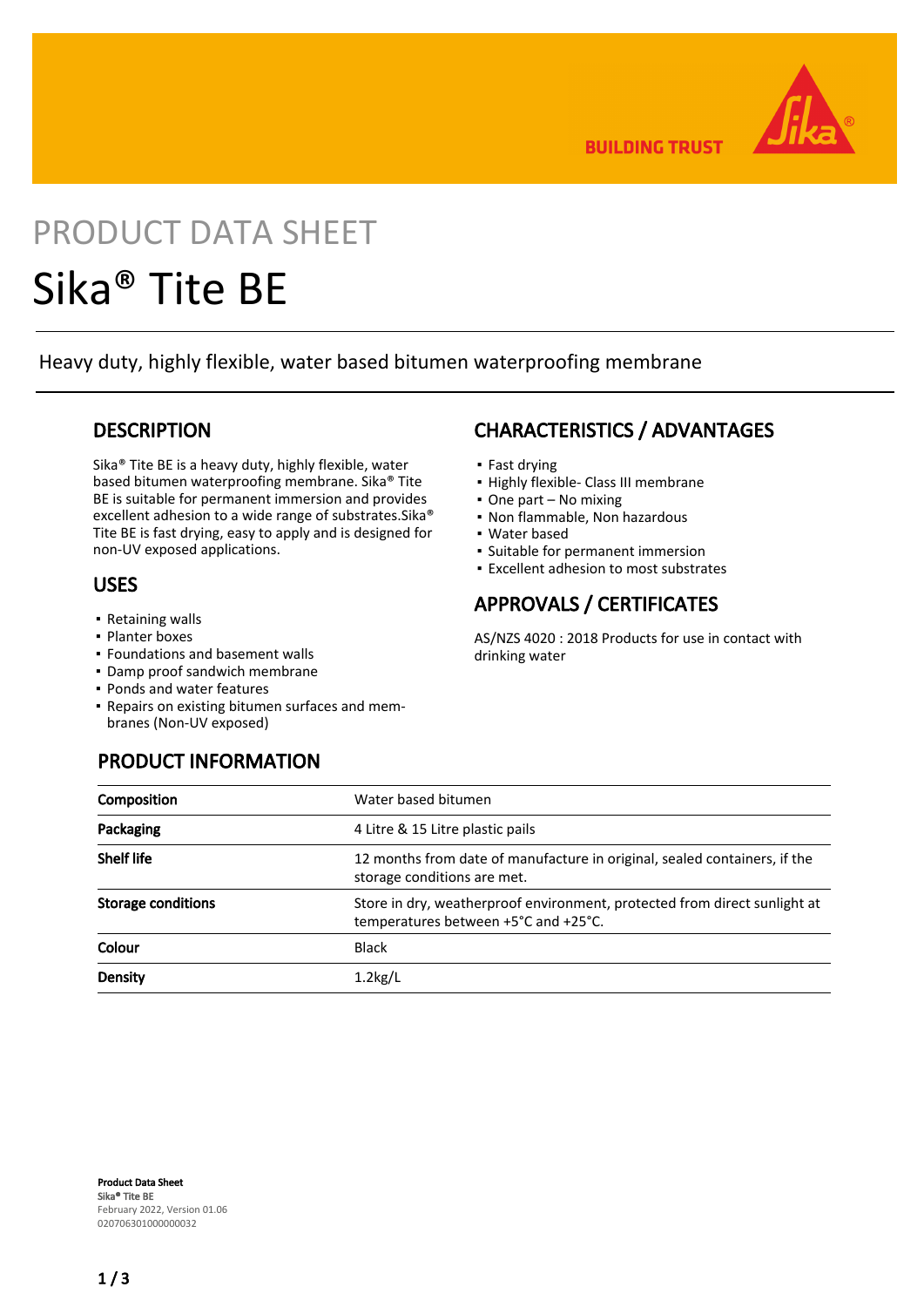## APPLICATION INFORMATION

| Consumption                | 1.0mm DFT- (Dry Film thickness): 7.5m2 per 15L pail<br>2m2 per 4L pail                                                                                                                                                                |
|----------------------------|---------------------------------------------------------------------------------------------------------------------------------------------------------------------------------------------------------------------------------------|
| Substrate temperature      | $+10$ to $+35$ C                                                                                                                                                                                                                      |
| Substrate moisture content | Up to $5%$                                                                                                                                                                                                                            |
| <b>Substrates</b>          | Sika <sup>®</sup> Tite BE can be applied to the following substrates:<br>• Concrete<br>• Masonry<br>• Sand/cement screeds<br>• Fibrous cement sheeting<br>• Compressed fibrous cement sheeting<br>• Steel/Aluminium<br>• Timber posts |
| <b>Curing time</b>         | Sika® Tite BE must be cured for at least 48 hours at 23°C (longer at lower<br>temperatures.)<br>Sika <sup>®</sup> Tite BE must be cured for a minimum 3 days before coming in con-<br>tact with water or any form of backfill.        |
| Drying time                | Allow minimum 2 - 4 hours between coats at 23°C. Allow longer in adverse<br>weather conditions. Drying time is dependent on ambient temperature<br>and relative humidity.                                                             |

# BASIS OF PRODUCT DATA

All technical data stated in this Product Data Sheet are based on laboratory tests. Actual measured data may vary due to circumstances beyond our control.

# FURTHER INFORMATION

▪ Safety Data Sheet (SDS)

# IMPORTANT CONSIDERATIONS

### LIMITATIONS

- Sika® Tite BE is not designed to stop a hydrostatic head of water pressure.
- Sika® Tite BE must not be used over damp, wet or contaminated substrates.
- Sika® Tite BE must not be applied if it is raining or if rain is imminent.
- Sika® Tite BE must not be applied directly over protective coatings.
- Sika® Tite BE must not be used as a trafficable, exposed or UV stable coating.
- Sika® Tite BE is not compatible with polyurethane or silicone sealants.
- **.** In backfilling applications (planter boxes/retaining walls etc) allow a minimum of 3 days cure and use suitable protection layer prior to backfilling.
- **.** In potable water applications a minimum of 3 cycles of fill and flush is recommended after of minimum 3 days cure.
- Do not apply where the substrate temperature is be-▪ low 10°C or greater than 35°C.
- Contact Sika Technical Service for advice if further in-▪ formation is required.

# ECOLOGY, HEALTH AND SAFETY

For information and advice on the safe handling, storage and disposal of chemical products, users shall refer to the most recent Safety Data Sheet (SDS) containing physical, ecological, toxicological and other safety-related data.

# APPLICATION INSTRUCTIONS

## SUBSTRATE PREPARATION

All surfaces to be waterproofed must be firm, clean, dry, structurally sound and smooth. All grease, oil, wax, curing compounds, dust, loose material, laitance and other contaminants must be removed. The substrate surface must be continuous, all projections and rough spots should be dressed off to achieve a level surface. Sika® Tite BE can be mixed with sand and cement or pre-bagged mortar mix to form a screed to falls or patching render with improved adhesion and tensile properties.

#### Sheeting

Fibrous cement sheeting must be fixed in accordance with the manufacturer's installation directions.

#### Concrete

Concrete must be allowed to cure for 28 days and cement render and sand and cement screeds must be allowed to cure for 7 days prior to the application. Surfaces must be even and smooth, imperfections repaired with a suitable Sika® MonoTop repair mortar. Priming

Dry porous substrates must be primed using a dilute 1 part Sika® Tite BE to 3 parts water, work well into the substrate to ensure adequate penetration, avoid

**BUILDING TRUST** 



Product Data Sheet Sika® Tite BE February 2022, Version 01.06 020706301000000032